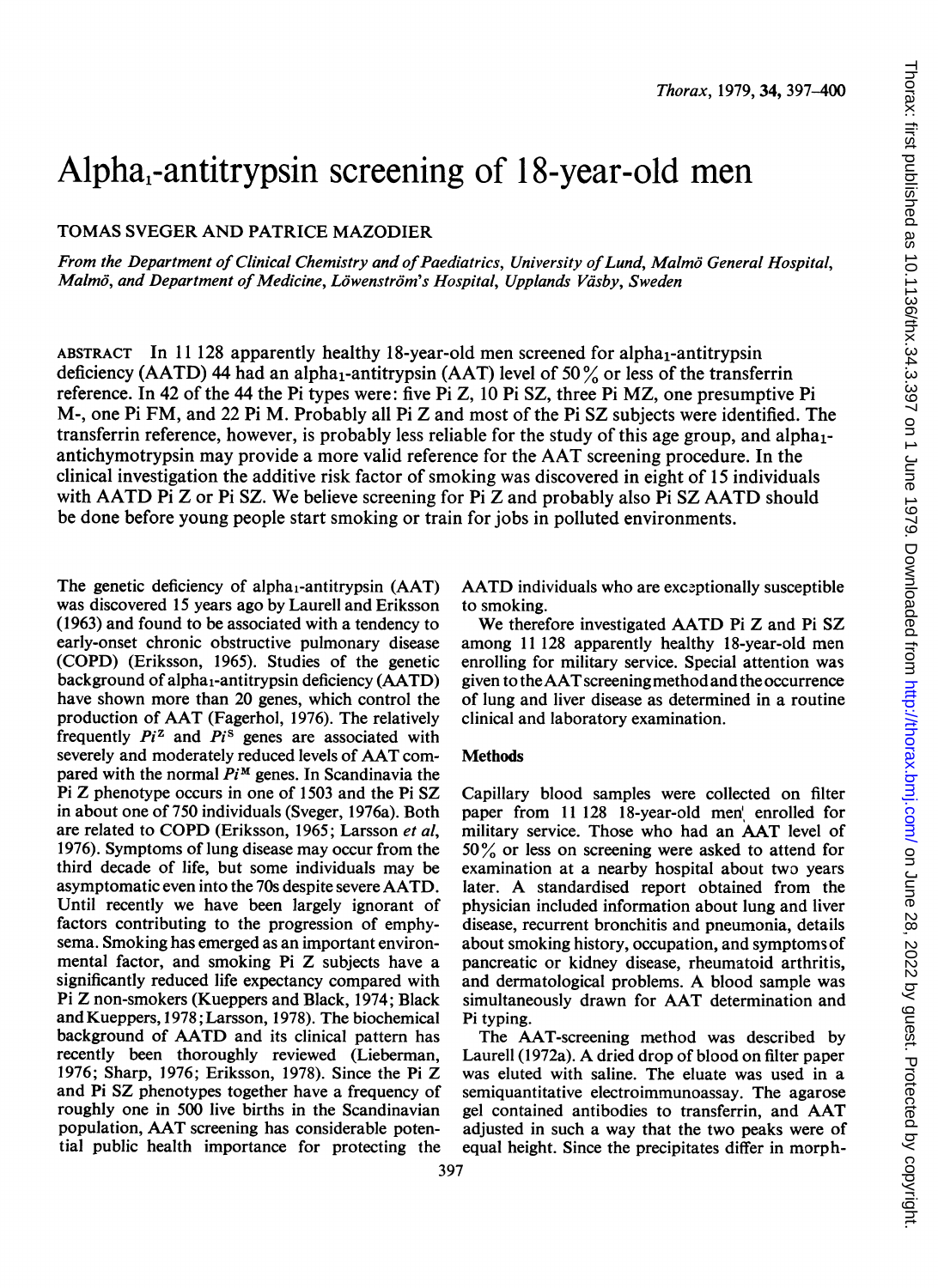# R

Measurement of peaks in electroimmunoassay. Heights of transferrin (A) and  $AAT(B)$  peaks were measured from centre of well.  $B/A \times 100 = \%$  AAT of transferrin reference. Left to right: wells 1-2 normal, well 3 probably heterozygous, and well 4 homozygous for AATdeficiency.

ology, the two peaks are usually easily recognised. The electroimmunoassay and measurement of the peaks are illustrated in the figure.

Pi typing was based on electrofocusing on thinlayer polyacrylamide gel (Pierce et al, 1976). The various Pi types have different mobilities with isoionic points between pH  $4.5-4.9$ . The nomenclature of the International Workshop (1975) was used.

The serum concentration of AAT was determined by electroimmunoassay (Laurell, 1972b). Onehundred per cent of the normal level is equivalent to  $1.32$  $g/AAT/l$  (Jeppsson et al, 1978).

The other blood, urine, and liver tests were carried out using standard methods in different laboratories.

### **Results**

Among the <sup>11</sup> <sup>128</sup> men who were screened, 44 were found to have an AAT level of <sup>50</sup> % or less of the reference standard. Control serum was obtained from 42 of them. The Pi typing results are given in table 1.

Table 1 Pi type of 44 men with an AAT level on the screening test of 50% or less of the transferrin reference. Total number screened 11 128 men

| Pi type      | No | $AAT$ % of transferrin reference |           |  |
|--------------|----|----------------------------------|-----------|--|
|              |    | $0 - 30$                         | $31 - 50$ |  |
| Pi Z         | 5  | 5                                |           |  |
| Pi SZ        | 10 |                                  | 10        |  |
| Pi M- (?)*   |    | -                                |           |  |
| Pi MZ        |    |                                  |           |  |
| Pi FM        |    |                                  |           |  |
| Pi M         | 22 |                                  | 22        |  |
| Not Pi typed | 2  |                                  | 2         |  |

\*This man had the Pi M pattern but an AAT level of  $60\%$  (0.81 g/l). The Pi M-phenotype was suspected.

## Tomas Sveger and Patrice Mazodier

The Pi Z frequency  $1/2225$  gives a  $Pi^2$  gene frequency of  $0.021$ , which is not significantly different from that in Swedish newborn infants 0-026 (Sveger, 1976a) and adults 0-024 (Eriksson, 1965). The Pi SZ frequency of this study  $1/1113$  gives a  $Pi^s$  gene frequency of  $0.02$ , which does not significantly differ from the expected one 0-026 (Sveger, 1976a).

The subjects were divided into different groups according to the individual Pi phenotypes. The information obtained from clinical check-up, questionnaire, and laboratory tests (serum haemoglobin, sedimentation rate, alanine aminotransferase, glutamyl transpeptidase, urine sediment and protein) are summarised in table 2. In addition one Pi Z man with normal liver tests had previously had hepatitis and one Pi M had ulcerative colitis. That is too little clinical information for statistical analysis.

Table 2 Results of clinical and laboratory examinations. Mean age at time of clinical examination, 20 years

|                                                                | Pi Z | Pi SZ | Pi MZ Pi M<br>Pi M-<br>Pi FM |     |
|----------------------------------------------------------------|------|-------|------------------------------|-----|
| Total No                                                       | 5    | 10    | 5                            | 22  |
| <b>Smoking history</b>                                         |      |       |                              |     |
| $\geq$ 20 cig/day                                              | 3    |       |                              |     |
| $>$ 10–20 cig/day                                              |      |       |                              |     |
| $1-10$ cig/day                                                 |      |       | 3                            |     |
| Duration years (range)                                         | 5–6  | 1-6   | $1 - 3$                      | 7–R |
| Polluted occupation                                            |      |       |                              |     |
| Present clinical status:                                       |      |       |                              |     |
| Morning expectorate                                            |      | 3     |                              |     |
| <b>Recurrent bronchitis</b>                                    |      |       |                              |     |
| Recurrent pneumonia                                            |      |       |                              |     |
| Asthma                                                         |      |       |                              |     |
| Liver, kidney, pancreatic<br>disease or rheumatic<br>arthritis |      |       |                              |     |
| Eczema                                                         |      |       |                              |     |
| Abnormal lab tests                                             |      |       |                              |     |

### **Discussion**

The screening test for AATD has been used before in a mass-screening of Swedish newborn infants (Sveger, 1976b). Blood from all infants with an AAT level up to 40% of the internal transferrin reference was requested for Pi typing. With the  $40\%$  cut-off level all Pi Z infants were detected but about two thirds of the Pi SZ children were missed.

The frequencies of Pi Z and Pi SZ subjects found on the AAT screening procedure in 18-year-old men, with the higher cut-off limit of  $50\%$ , indicate that probably all Pi Z and most of the Pi SZ subjects were detected. The transferrin reference, however, is presumably not reliable enough in adults due to a larger normal variation than in newborns. High transferrin levels, in the screening, may explain why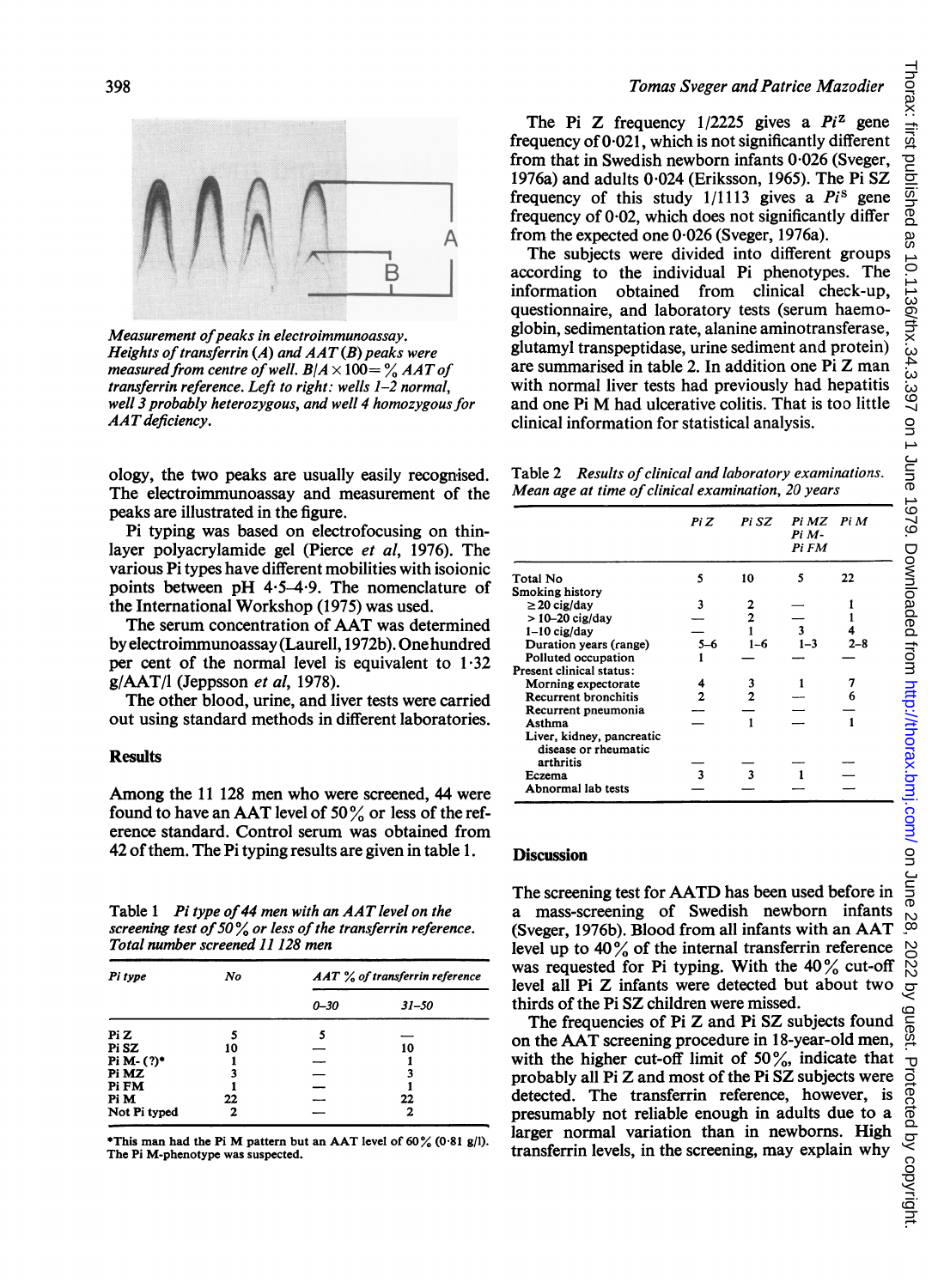<sup>21</sup> Pi M subjects with <sup>a</sup> normal AAT level were found and only three Pi MZ cases.

A modified AAT screening method has been developed with alpha<sub>1</sub>-antichymotrypsin (Achy) as the internal standard (Sveger, unpublished work). Achy has been determined in 1500 teenage boys and girls and found to have a rather small variation. The mean  $+1$  SD Achy concentration was  $87 + 11\%$ . In addition Achy is, like AAT, an acute phase reactant (Laurell and Jeppsson, 1975). The increase of the Achy level in infections is parallel to that of AAT, which accordingly minimises the risk of falsenegative screening results. Women taking oestrogencontaining pills and pregnant women, however, may have <sup>a</sup> substantial increase in AAT (Laurell and Jeppsson, 1975). Even if the absolute increase in the AAT deficient subjects will be small, these factors must be observed and the cut-off level adjusted accordingly.

The clinical investigation was aimed at suspected risk factors that may be found in future trials and substantially influence life expectancy. Three of five Pi Z men had histories of heavy smoking and in addition one of them worked with concrete in a polluted environment. Four Pi Z men had expectoration in the mornings, a symptom also found especially in the smokers with normal AAT. AAT screening is the only way to find individuals at high risk. The results suggest that the screening age of 18 years, to provide the basis on which to advise individuals not to start smoking, may well be too late.

During the past years evidence has accumulated that smoking interacts additively with severe and even intermediate AATD in the development of COPD (Kueppers and Black, 1974; Lieberman, 1976; Larsson et al, 1977; Larsson, 1978). A recent survey of 246 adult Pi Z patients, focusing on the consequences of smoking, showed highly significant differences between smokers and non-smokers (Larsson, 1978). The differences in median age at onset of dyspnoea was 13 and 15 years for the smoking men and women compared with the nonsmokers. A remarkably low prevalence of COPD in elderly non-smoking women was found. The knowledge about the risk of emphysema in Pi SZ individuals is scanty. A study of asymptomatic Pi SZ subjects, however, indicated a risk of emphysema as significant as the one noticed in asymptomatic Pi Z subjects (Larsson et al, 1976). Further studies on the importance of smoking in Pi SZ persons is urgently needed. Half the normal level of AAT as found in the Pi MZ subjects seems to be sufficient to prevent clinical lung symptoms even in 50-year-old smokers (Larsson et al, 1977).

Our present knowledge of AATD and lung disease suggest that it is of major prophylactic importance to identify people with an AAT level corresponding to the Pi SZ level of  $40\%$  (0.52 g/l) or lower, and to counsel them *not to start* smoking.

### References

- Black, L F, and Kueppers, F  $(1978)$ . Alpha<sub>1</sub>-antitrypsin deficiency in non-smokers. American Review of Respiratory Disease, 117, No 3, 421-428.
- Eriksson, S (1965). Studies in alpha<sub>1</sub>-antitrypsin deficiency. Acta Medica Scandinavica (Suppl), No 432.
- Eriksson, S (1978). Protease and protease inhibitors in chronic obstructive lung disease. Acta Medica Scandinavica, 203, 449-455.
- Fagerhol, M K (1976). The genetics of alpha<sub>1</sub>-antitrypsin and its implications. In Protides of the Biological Fluids, vo. 22, edited by H Peeters, pp 73-76. Pergamon Press, Oxford.
- International Workshop on the Pi system, (1975).Lancet, 1, 118-119.
- Jeppsson, J-O, Laurell, C-B, and Fagerhol, M (1978). Properties of isolated human  $a_1$ -antitrypsins of Pi types M, S, and Z. European Journal of Biochemistry, 83, 143-153.
- Kueppers, F, and Black, L F (1974).  $a_1$ -antitrypsin and its deficiency. American Review of Respiratory Disease, 110, 176-194.
- Larsson, C (1978). Natural history and life expectancy in severe alpha<sub>1</sub>-antitrypsin deficiency, Pi Z. Acta Medica Scandinavica, 204, 345-352.
- Larsson, C, Dirksen, H, Sundström, G, and Eriksson, S (1976). Lung function studies in asymptomatic individuals with moderately (Pi SZ) and severely (Pi Z) reduced levels of a<sub>1</sub>-antitrypsin. Scandinavian Journal of Respiratory Diseases, 57, 267-279.
- Larsson, C, Eriksson, S, and Dirksen, H (1977). Smoking and intermediate alpha<sub>1</sub>-antitrypsin deficiency and lung function in middle-aged men. British Medical Journal, 2, 922-925.
- Laurell, C-B, and Eriksson, S (1963). The electrophoretic  $a_1$ -globulin pattern of serum in  $a_1$ -antitrypsin deficiency. Scandinavian Journal of Clinical and Laboratory Investigation, 15, 132-140.
- Laurell, C-B (1972a). A screening test for  $a_1$ -antitrypsin deficiency. Scandinavian Journal of Clinical and Laboratory Investigation, 29, 247-248.
- Laurell, C-B (1972b). Electroimmunoassay. Scandinavian Journal of Clinical and Laboratory Investigation, 29 (Suppl 124), 21-37.
- Laurell, C-B, and Jeppsson, J-O (1975). Protease inhibitors in plasma. In The Plasma Proteins, edited by <sup>F</sup> W Putnam, vol I, pp 229-259. Academic Press, New York.
- Lieberman, J (1973). Alpha<sub>1</sub>-antitrypsin deficiency. Medical Clinics of North America, 57, 691-706.
- Lieberman, J (1976) Elastase, collagenase, emphysema and alpha<sub>1</sub>-antitrypsin deficiency. Chest,  $70, 62-67$ .
- Pierce, J A, Jeppsson, J-O, and Laurell, C-B (1976).  $a_1$ -antitrypsin phenotypes determined by isoelectric focusing of the cysteine-antitrypsin mixed disulfide in serum. Analytical Biochemistry, 74, 227-241.